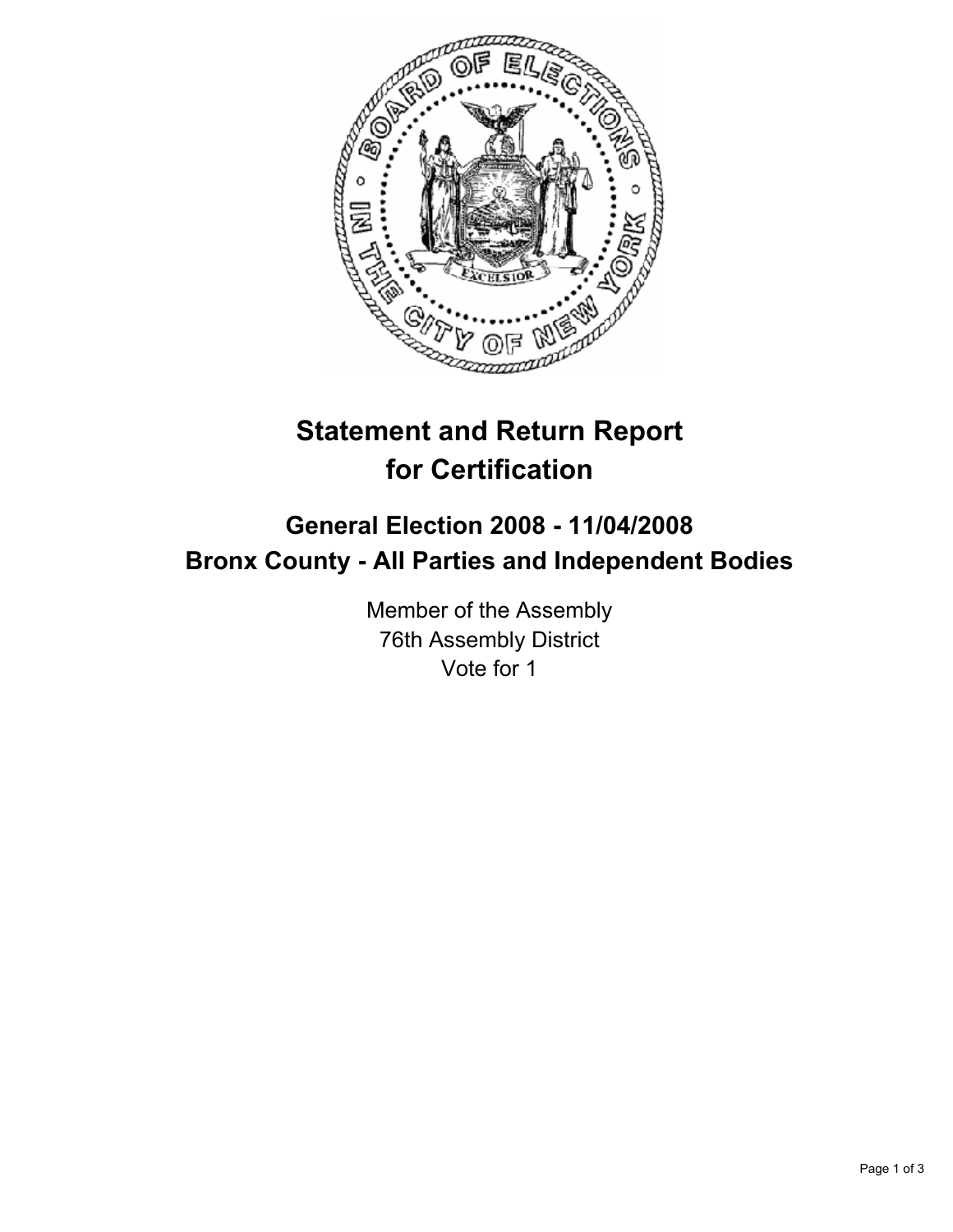

### **Assembly District 76**

| PUBLIC COUNTER                    | 34,121 |
|-----------------------------------|--------|
| <b>EMERGENCY</b>                  | 1,139  |
| ABSENTEE/MILITARY                 | 570    |
| <b>AFFIDAVIT</b>                  | 1,908  |
| <b>Total Ballots</b>              | 37,825 |
| PETER M RIVERA (DEMOCRATIC)       | 26,040 |
| CHARLES SERRANO (REPUBLICAN)      | 1,895  |
| CHARLES SERRANO (CONSERVATIVE)    | 272    |
| PETER M RIVERA (WORKING FAMILIES) | 792    |
| <b>Total Votes</b>                | 28,999 |
| Unrecorded                        | 8.826  |